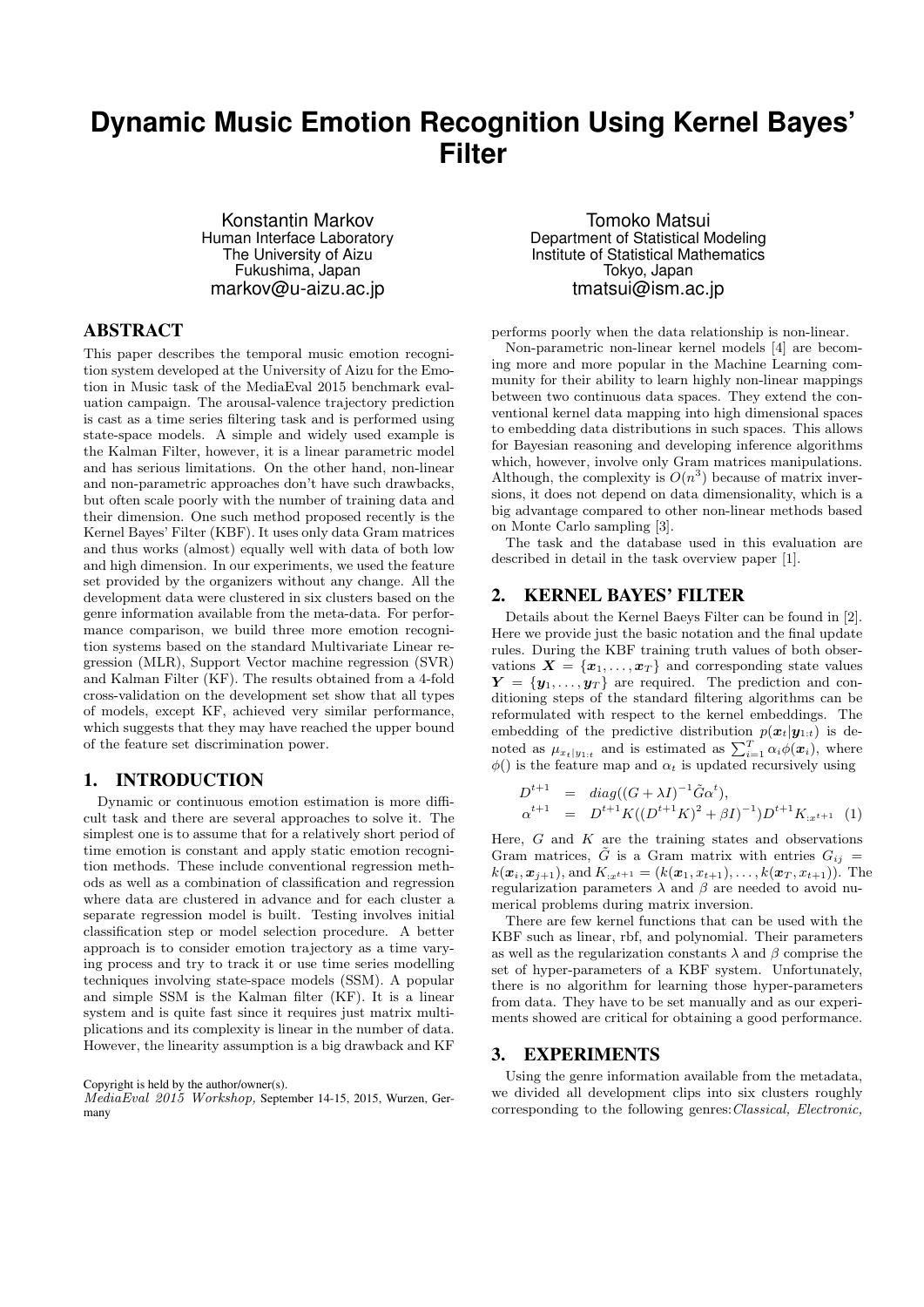

Figure 1: Mean A-V values distribution for the development data. Different colors represent different genres. Circle sizes are proportional to the A-V standard deviation.

Jazz-Blues, Rock-Pop, International-Folk, HipHop-SoulRB. The number of clusters was chosen such that the data distribution becomes as uniform as possible.

In order to visualize the relationship between clustered clips and their emotional content, we calculated arousal and valence statistics per clip and Figure 1 shows the distribution of mean AV vectors in the affect space. Different colors represent different genres/clusters and the circle size is proportional to the AV standard deviation. As can be seen, there are no clear grouping by genre, though some genres show more compact clouds than others. Both filtering systems, i.e. KF and KBF, were build using this clustering scheme where one model was trained for one genre and tested with the test data from the same genre only. Linear regression and SVR based systems were trained with no regard to genre clusters.

Since there is no validation data set available, we used 4 fold cross-validation approach to tune systems' parameters. The SVR and KBF models have hyper-parameters such as kernel function and regularization constants which cannot be learned from data. An unconstrained simplex search method was adopted to find optimum parameter setting, however, it does not guarantee global maximum and in the case of KBF, it turned out the initial point has a big impact on the final result.

#### 4. RESULTS

Before the calculation of the correlation and RMSE performance measures, predicted arousal and valence values as well as the reference values were scaled to fit the range [-  $(0.5, +0.5)$ . This similar to the way results were obtained during previous evaluations.

Table 1 shows the performance of the KBF for each genre as well as the total average. For some genres, the results are better, which may be due to differences in data distributions, but also because of a better hyper-parameter settings. Total averages from all the regression and state-space model based systems are summarised in Table 2.

The results using the official test data set are shown in

Table 1: Kernel Bayes' filter results on the developmont sot.

| Genre           | Arousal |             | Valence |       |
|-----------------|---------|-------------|---------|-------|
|                 | R       | <b>RMSE</b> | R       | RMSE  |
| Classical       | 0.282   | 0.355       | 0.132   | 0.390 |
| Electronic      | 0.306   | 0.347       | 0.265   | 0.355 |
| Jazz-Blues      | 0.367   | 0.357       | 0.192   | 0.372 |
| Rock-Pop        | 0.350   | 0.342       | 0.167   | 0.382 |
| International   | 0.219   | 0.365       | 0.207   | 0.371 |
| Hip-Hop, SoulRB | 0.307   | 0.342       | 0.204   | 0.348 |
| Average         | 0.305   | 0.351       | 0.194   | 0.369 |

Table 3. Due to time limitations, the KBF system uses reduced (to one forth) training set data which apparently has negative effect on the performance. Since the reference and predicted AV values are scaled to [-1.0, 1.0], direct comparison of the RMSE scores with those from previous tables is possible when they are divided by 2.

Table 2: Averaged results of all systems on the development set.

| Genre         | Arousal |             | Valence |             |  |  |  |
|---------------|---------|-------------|---------|-------------|--|--|--|
|               | R.      | <b>RMSE</b> | R       | <b>RMSE</b> |  |  |  |
| Regression    |         |             |         |             |  |  |  |
| Linear        | 0.269   | 0.341       | 0.184   | 0.357       |  |  |  |
| <b>SVM</b>    | 0.283   | 0.340       | 0.214   | 0.351       |  |  |  |
| Filters       |         |             |         |             |  |  |  |
| Kalman        | 0.113   | 0.390       | 0.068   | 0.393       |  |  |  |
| Kernel Bayes' | 0.305   | 0.351       | 0.194   | 0.369       |  |  |  |

Table 3: Averaged results on the test set.

| Genre      | Arousal |       | Valence  |             |
|------------|---------|-------|----------|-------------|
|            |         | RMSE  |          | <b>RMSE</b> |
| <b>SVR</b> | 0.490   | 0.446 | $-0.019$ | 0.542       |
| KBR        | 0.419   | 0.498 | $-0.035$ | 0.620       |

### 5. CONCLUSIONS

We described several systems developed at the University of Aizu for the MediaEval'2015 Emotion in Music evaluation campaign. Our focus is on the machine learning part of this very challenging task and, thus, we built and evaluated few systems based on conventional regression techniques as well as on a new non-parametric non-linear approach using Kernel Bayes' Filter state-space system. All used the feature set provided by the challenge organizers. Although the modelling techniques we utilized range from simple linear regression to sophisticated state-space Bayesian filter, there was a negligible difference in the performance. This suggests that the feature set may not have enough discriminating power to enable non-parametric non-linear models to show their advantages.

#### 6. ACKNOWLEDGEMENT

Authors would like to thank Dr. Y.Nishiyama from the University of Electro-Communications, Tokyo, for sharing his Matlab Kernel mean toolbox (kmtb).